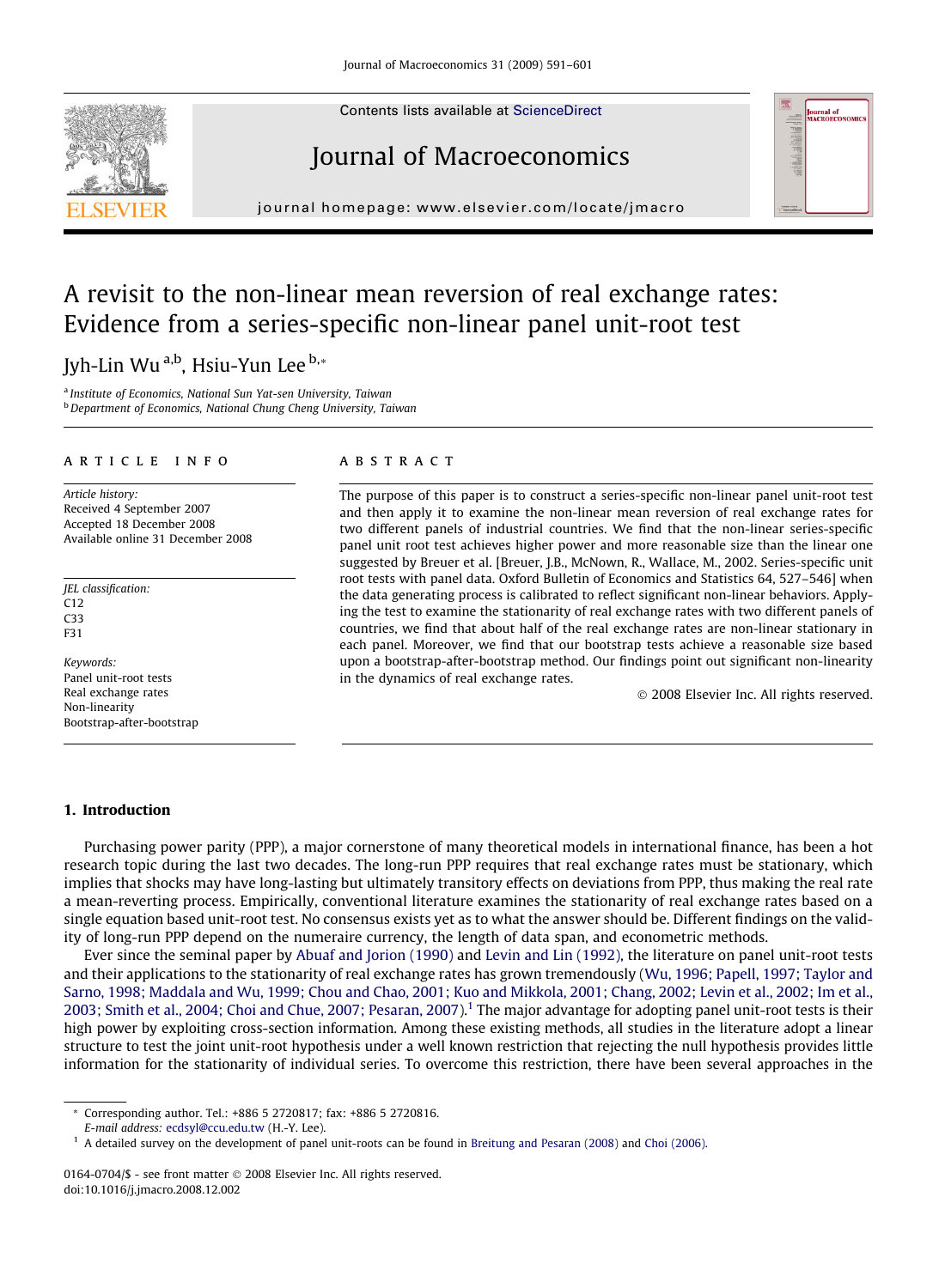literature. [Taylor and Sarno \(1998\)](#page--1-0) provide the JLR test to examine the hypothesis of at least one unit-root series in the panel and conclude that all series in the panel are stationary if the null hypothesis is rejected. However, the power of the JLR test is poor based on their simulation results. [Hadri \(2000\)](#page--1-0) tests the hypothesis that all the individual series are stationary against the alternative of at least a single unit root in the panel.<sup>2</sup> An alternative interesting approach is to test the unit-root hypothesis for each specific series in the panel. [Breuer et al. \(2002, hereafter BMW\)](#page--1-0) propose a series-specific unit-root test that allows researchers to distinguish I(1) and I(0) series in the panel.

A number of articles have pointed out that a non-linear exponential smooth transition autoregressive (hereafter ESTAR) model, provided by [Granger and Teräsvirta \(1993\),](#page--1-0) is useful in modeling real exchange rates (see, for example, [Michael et al.,](#page--1-0) [1997; Taylor et al., 2001\)](#page--1-0). In addition, the issue of exchange rate predictability has also been linked to real exchange rate non-linearity by [Kilian and Taylor \(2003\)](#page--1-0). Theoretically, there are at least two reasons supporting the above findings. First, the presence of market frictions and the allowance of transportation to take time impeding the smooth operation of arbitrage [\(Dumas, 1992; Sercu et al., 1995; and Coleman, 1995](#page--1-0)).<sup>3</sup> Second, models of pricing to market and exchange rate pass-through give rise to impediments to a commodity's arbitrage [\(Krugman, 1987; Dixit, 1989; and Froot and Klemperer, 1989](#page--1-0)). The impact of a transitory shock may last for a long period of time when the non-linearity of the series is significant. This indicates that a non-linear stationary series may be highly persistent which causing it to be indistinguishable from a unit-root series.<sup>4</sup> [Taylor](#page--1-0) [\(2001\)](#page--1-0) points out that the power of the conventional ADF test is poor if the series under investigation follow a non-linear threshold process, which calls for a non-linear unit-root test in the literature. To fill the gap in the literature, [Kapetanios](#page--1-0) [et al. \(2003\)](#page--1-0) propose a non-linear unit-root test based on an ESTAR(1) model and show that the power of their test is higher than that of the ADF test.

It is therefore interesting to propose a series-specific non-linear panel unit-root test that allows researchers to exploit the cross-section information and to test the unit-root hypothesis for each series in the panel. This is the purpose of the paper. Our procedure applies the seemingly unrelated regression (SUR) method and handles the issues of contemporaneous correlation and heterogeneous serial correlation. We also perform the power analysis in which we compare the power of our non-linear panel unit-root test to that of the BMW test. Finally, we apply our proposed test to re-examine the unit-root hypothesis of real exchange rates in two different panels: the panel of group 10 (G10) and group 20 (G20).<sup>5</sup>

Based on our simulation results, we find that the power of our non-linear panel unit-root test is higher than that of the BMW test when the data generating process is significantly non-linear; otherwise, the power dominance of the BMW test is observed. In addition, we find that, based on our non-linear panel unit-root test, real exchange rates in the panel of G10 and G20 are indeed mixed with  $I(0)$  and  $I(1)$  in roughly equal proportions, which is in sharp contrast to that of [Breuer et al.](#page--1-0) [\(2002\)](#page--1-0). Furthermore, we find that our non-linear panel unit-root test has reasonable size in general based on the procedure of bootstrap-after-bootstrap. The effective size of the BMW test is far less than the nominal size in several countries when real exchange rate dynamics are non-linear. This finding indicates that the BMW test is too conservative in testing unit-root hypothesis when variables under investigation are non-linear.

The additional part of this paper is organized as follows: The model and testing procedures are given in Section 2. Power analysis of the linear and non-linear series-specific unit-root tests is given in Section 3. In Section 4 we apply both tests to reexamine the unit-root hypothesis of real exchange rates in the panels of G10 and G20, respectively. Finally, we summarize our conclusions in the last section.

#### 2. Econometric methodology

Consider the following specification:

$$
\Delta y_{k,t} = \alpha_k + \beta_k y_{k,t-1} + \sum_{j=1}^{p_k} \phi_{kj} \Delta y_{k,t-j} + \varepsilon_{k,t}, \quad t = 1, 2, ..., T, \quad k = 1, 2, ..., N,
$$
\n(1)

where  $\varepsilon_{k,t}$  is a zero-mean stationary process. Conventional panel unit-root tests examine the following joint unit-root hypothesis: H0: $\beta_1$  = ... =  $\beta_N$  = 0 [\(Levin et al., 2002; Im et al., 2003; and Maddala and Wu, 1999](#page--1-0)). However, there are several pitfalls in conventional panel unit-root tests. First, the rejection of the joint null hypothesis does not imply that all series in the panel are stationary. Second, panel unit-root tests may lead to a very high probability of rejecting the joint unit-root hypothesis when there exists at least a single stationary series in the panel [\(Taylor and Sarno, 1998](#page--1-0)). Third, failure to consider contemporaneous correlation among data will bias the panel unit-root test toward rejecting the joint unit-root hypoth-

$$
\Delta y_{k,t} = \gamma_k y_{k,t-1} \{ 1 - \exp(-\theta_k y_{k,t-1}^2) \} + \varepsilon_{k,t}.
$$

With a small value of  $\theta$  ( $\theta$  = 0.01), we find that simulated series reveal no significant mean-reverting behavior and look similar to that from a driftless random walk. In addition, the ADF  $\tau_{\mu}$  statistic does not reject the unit root hypothesis for those series. We do not report our simulation results in the paper but they are available upon request from authors.

<sup>5</sup> The panel of G10 includes the United Kingdom, Belgium, France, Germany, Italy, the Netherlands, Sweden, Switzerland, Canada, and Japan. The panel of G20 includes those in G10 as well as Australia, New Zealand, Austria, Norway, Finland, Greece, Ireland, Portugal, Spain, and Denmark.

<sup>&</sup>lt;sup>2</sup> If the null hypothesis is not rejected by [Hadri's \(2000\)](#page--1-0) test, then there is evidence that all series in the panel are stationary.

 $3$  If transportation takes time, then arbitrage occurs when the expected profit from arbitrage is positive.

<sup>4</sup> We simulate series from a stationary ESTAR model given as follows, with different parameters: